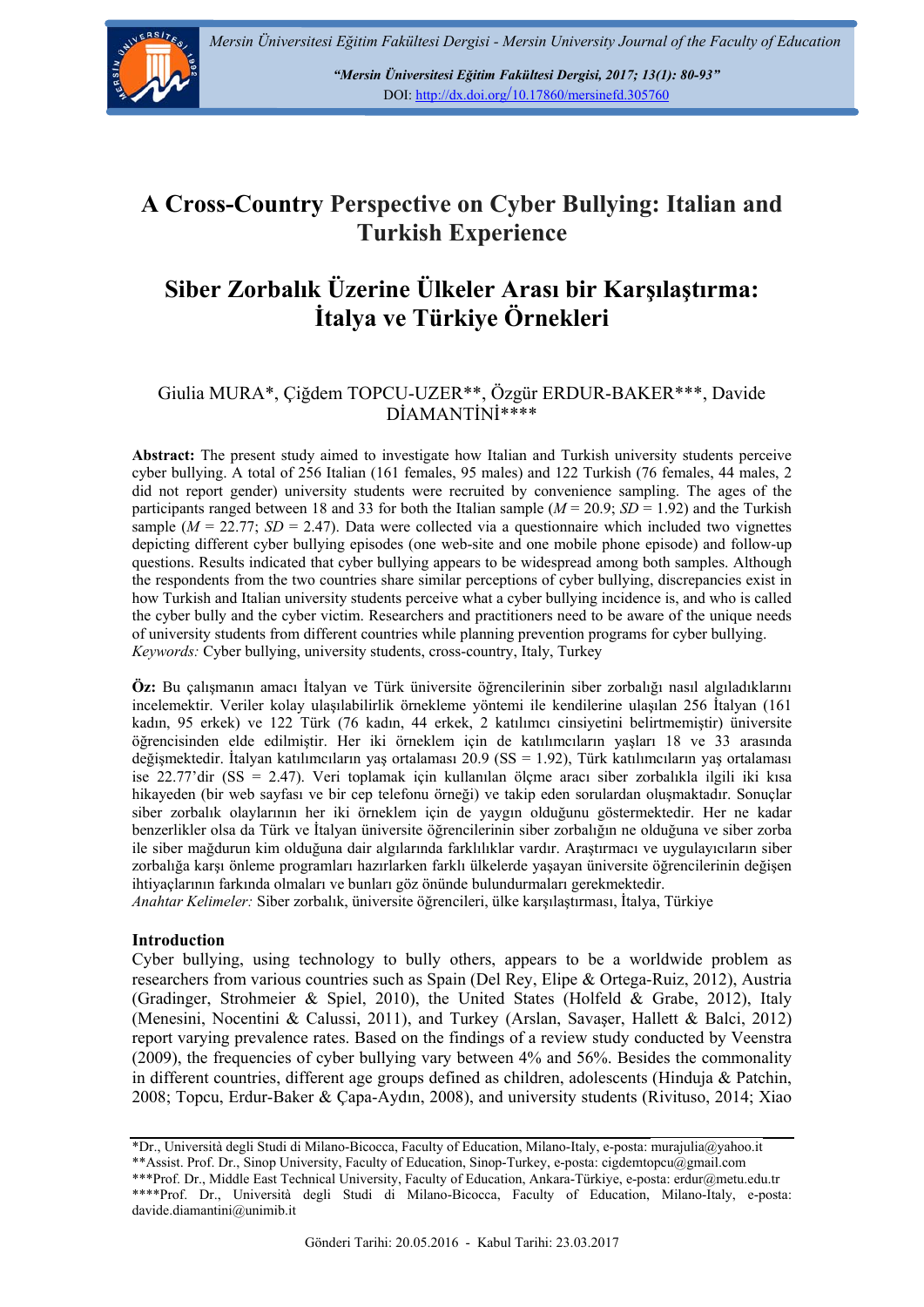& Wong, 2013) are part of the problem, and targets of cyber bullying report serious psychological and behavioral problems such as disappointment, anger, sadness, isolation, helplessness, depression, anxiety, family and peer problems, truancy, and delinquency (Hinduja & Patchin, 2006; Juvonen & Gross, 2008; Laftman, Modin & Östberg, 2013). Although the researchers agree on the fact that cyber bullying is prevalent among children, adolescents, and university students, and a great majority of the victims of cyber bullying report negative consequences, owing to the disagreement in definition and measurement of cyber bullying, how similar cyber bullying is perceived and evaluated by the youths from different countries still remains unknown (Riebel, Jager & Fischer, 2009).

With regard to definition of cyber bullying, a group of researchers defined cyber bullying by converting the definition of traditional bullying to cyber environment. Smith et al.'s (2008) definition "an aggressive, intentional act carried out by a group or individual, using electronic forms of contact, repeatedly and over time against a victim who cannot easily defend him or herself" (p. 376) includes the three main criteria (repetition, power imbalance, and intention to hurt) of traditional bullying and introduces the idea of engaging in bullying activities in the cyber environment, is among the mostly used and cited definitions. However, there has been another group of researchers arguing for the need for a unique definition of cyber bullying because of the specific characteristics of the cyber environment (Smith, 2012). In addition to differences in definition, measurement tools that are used to examine the frequency of cyber bullying also vary from study to study. For example, while some researchers investigated cyber bullying by using only one question (Hinduja & Patchin, 2008) such as "Have you ever engaged in cyber bullying?" and "Have you ever been cyber bullied?" others have used more detailed questionnaires that examine the occurrence of each cyber bullying behavior separately (Topcu & Erdur-Baker, 2010). Other differences in conceptualizing cyber bullying are caused by differences in the measurement of where the cyber bullying event has been happening. While some studies took into account bullying acts happening through the Internet and mobile phones (Topcu & Erdur-Baker, 2010), others differentiate between the settings in which the bullying event takes place and separately measure cyber bullying via the web (Slonje & Smith, 2008) and cyber bullying via text (Erdur-Baker & Kavşut, 2007). Given that cyber bullying is an emerging universal problem, studies from different countries utilizing parallel operational definitions and research methodologies are needed to clarify similarities and differences in the cyber bullying experiences and perceptions of youth around the world. Gaining knowledge on the shared and the unique aspects of cyber bullying would help practitioners and researchers to develop and implement prevention and intervention strategies.

The number of cross-country studies investigating the cyber bullying experiences of children, adolescents and college students from different countries has been increasing rapidly. Although there are arguably no boundaries in the cyber environment (Baek & Bullock, 2014), acknowledging that different countries experience different cultures, and culture has a role in shaping and determining the human behaviors in the physical world, researchers conducted studies to understand how people from different countries behave in online settings and perceive acts in cyber world.

When these studies were examined, early studies were found to aim comparing people from different countries reported similarities rather than differences between countries regarding their cyber bullying and victimization experiences (Dooley, Gradinger, Strohmeier, Cross & Spiel, 2010; Li, 2008; Perren, Dooley, Shaw & Cross, 2010). In one of these studies, Li (2008) investigated cyber bullying among Canadian and Chinese adolescents and found that adolescents from the two countries are more similar in traditional bullying cases but there are significant differences in terms of cyber bullying. More Canadian adolescents than Chinese reported that they cyber bullied others and had heard of cyber bullying cases. However, the differences in the frequency of cyber victimization cases were not significant between Canadian and Chinese adolescents. In another study, emphasizing the lack of cross-country comparisons in cyber bullying, Perren et al. (2010) recruited Swiss and Australian participants to analyze the relationship between traditional and cyber forms of bullying and victimization in addition to the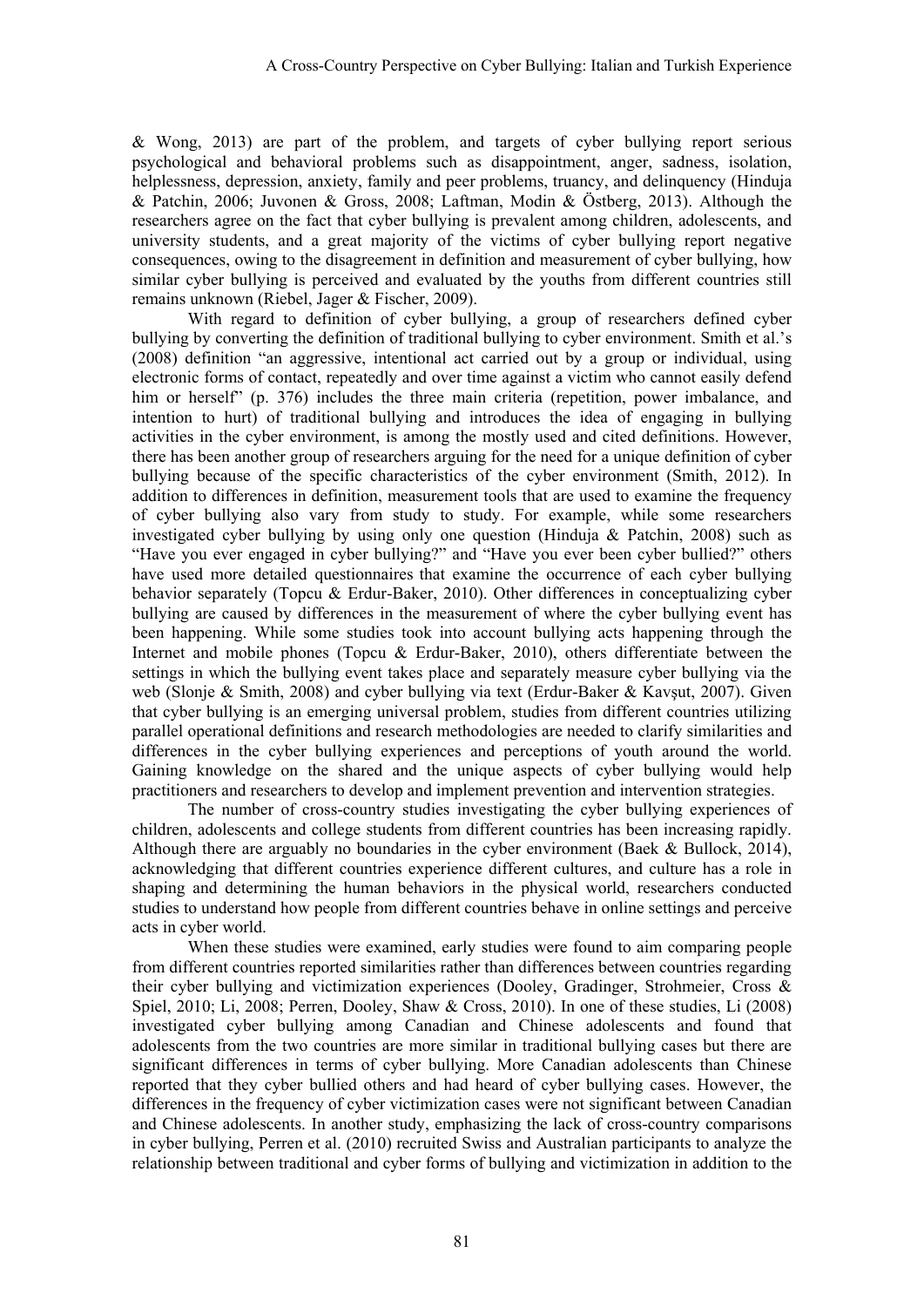relationship between cyber victimization and depressive symptoms. Perren et al. (2010) reported that cyber bullying and victimization frequencies are high among Australian adolescents. However, the link between cyber victimization and depressive symptoms was found as common among Australian and Swiss adolescents. Dooley et al. (2010) researched help seeking behavior among cyber and traditional victims of Australian and Austrian youngsters and reported that cyber victims in both countries are less likely to ask for help than victims of traditional bullying. Finding similar results rather than differences between countries was interesting because the assessment of cyber and traditional victimization was not identical in Dooley et al.'s (2010) study.

The interest in comparing cyber bullying experiences of children, adolescents, and university students has been rapidly increasing among researchers. More recently researchers from several countries across Europe collaborated and published results of large scale studies that compare cyber bullying in multiple countries, with most of these studies including more than 20 countries. A relatively small scale study was conducted by Nocentini et al. (2010) in three European countries: Italy, Spain, and Germany. By using a qualitative methodology, Nocentini et al. (2010) examined Italian, Spanish, and German adolescents' perception of the label cyber bullying, their perception of the type of cyber bullying (written-verbal, visual, exclusion, and impersonation), and their perception of the application of traditional bullying criteria to cyber bullying. Country-specific labels for the word "cyber bullying" was raised in focus group sessions and German adolescents used the label "cyber-mobbing", Italian adolescents voiced "virtual or cyber-bullying", and Spanish adolescents name the bullying acts in the cyber environments as "harassment via Internet or mobile phone". Providing evidence for the role of spoken language in people's perception of the behavior across cultures, Nocentini et al.'s (2010) study indicated more similarities rather than differences among three European countries and suggested research be conducted with non-European countries.

Recent studies including more than one country varied in terms of utilized methodology (Barlett et al., 2014; Schultze-Krumbholz et al., 2015) and investigated topics (Görzig & Olafsson, 2013; Vazsonyi, Machackova, Sevcikova, Smahel & Cerna, 2012) with regard to cyber bullying. For instance, Barlett et al. (2014) utilized a short term longitudinal design study and examined the cyber bullying frequency, cyber bullying reinforcement, and attitudes toward cyber bullying between college-aged American and Japanese participants. In addition to being one of the rare longitudinal design studies examining cyber bullying, the significance of Barlett et al.'s (2014) study comes from its selection of samples from an Asian (Japan) and a Western (USA) country that are assumed to possess different cultural characteristics and comparison of these samples. Based on their findings, although technological advances are more common in Japan, American students reported higher levels of cyber bullying than Japanese participants. Moreover, Barlett et al.'s (2014) study also indicated that culture moderated the relationship between cyber bullying frequency and attitudes toward cyber bullying. That is, participants who have positive attitudes toward cyber bullying engage in cyber bullying at a rate that is 2 times or more higher in the US sample than in the Japanese sample. Schultze-Krumbholz et al. (2015) compared the frequency of cyber bullying among adolescents from six European countries (Poland, Spain, Italy, UK, Germany, and Greece) both by adopting person-center approach and variable-center approach. The findings of Schultze-Krumbholz et al. (2015) substantiated evidence that the utilized categorization method makes a difference in the frequency of cyber bullying and the conventional method for classification for cyber bully, cyber victim, cyber bully/victim, and not involved participants mostly overestimates involvement in cyber bullying. Although Schultze-Krumbholz et al. (2015) recruited samples from six different European countries; the comparison of each country was not presented clearly in their paper.

As well as differences in cyber bullying behavior due to differences in methodology utilized, Görzig and Olafsson (2013) hypothesized that cyber bullying behavior is related to several factors (risky internet use, anonymity, gender, age, and technical ability) and the relationship between cyber bullying and these factors differ as a matter of country. To test their hypotheses, they recruited samples from 25 European countries. Different from the studies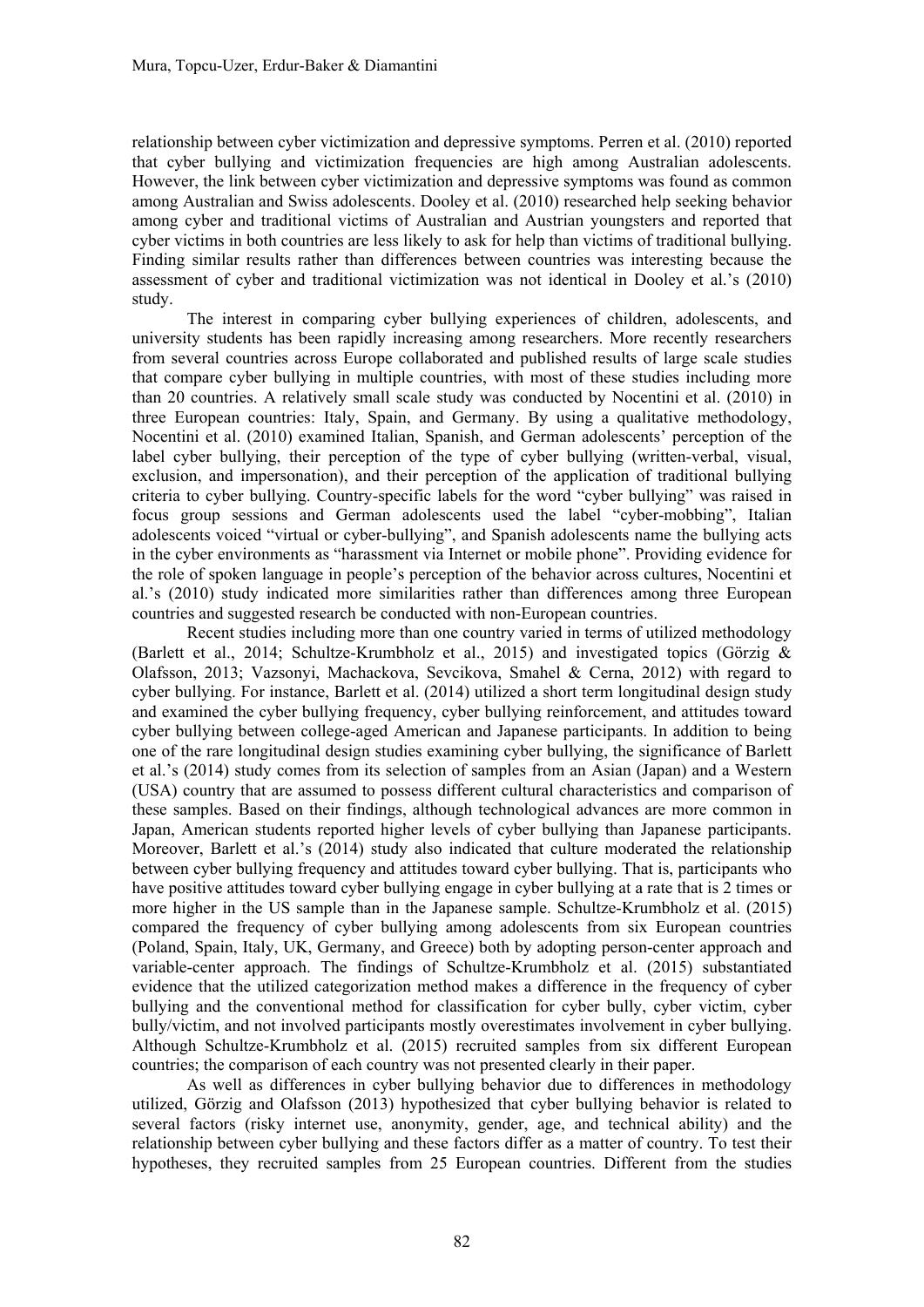mentioned so far, Görzig and Olafsson's (2013) results emphasize a similarity between countries and highlight the importance of individual differences among participants. Similar to Görzig and Olafsson (2013), Vazsonyi et al. (2012) conducted their study with samples from 25 European countries and tested a model examining the associations between low self-control, externalizing behavior, traditional and cyber bullying, and victimization. Confirming their model with data, Vazsonyi et al. (2012) reported minor differences for multi-group analysis that compares data coming from each country.

Although cross-country studies examining the cyber bullying experiences of adolescents are more common now than they were in the past, we were unable to identify any studies that examined how the perception of cyber bullying (whether cyber bullying is a serious incident or who is responsible for the cyber bullying act) varies among university students across countries by using the same methodology and measurement tools. Thus, the aim of this study is to examine how university students from Turkey and Italy experience and conceptualize cyber bullying, including how frequently they engage in cyber bullying and are cyber bullied, how serious they evaluate the situation, how they evaluate the aim of the cyber bully, and who is responsible for the cyber bullying event.

In sum, as mentioned earlier, to investigate the impact of culture on how people perceive cyber bullying and in order to allow for cultural differences, we present findings from two countries: Turkey and Italy. Cyber bullying has generally been investigated in Western countries and samples from only a few non-western countries were examined to date (Barlett et al., 2014; Li, 2008). Information coming from a Turkish sample, which connects the Middle Eastern and the European countries, and its comparison with Italy, a westernized country, would contribute to the literature on perception of cyber bullying by youth from different countries. Acknowledging the similarities and differences in Italian and Turkish cultures, the aim of the present study is to gain cross-country validation on the cyber bullying issue by comparing Italian and Turkish university students' evaluation and perception of cyber bullying by using the same measurement tools.

### **Method**

### *Participants and Procedure*

The sample consists of 256 Italian (161 females, 95 males) and 122 Turkish (76 females, 44 males, 2 did not report gender) university students. Their ages ranged between 18 and 33 for both the Italian sample  $(M = 20.9; SD = 1.92)$  and the Turkish sample  $(M = 22.77; SD = 2.47)$ . First author collected data in Italy and the second author collected data in Turkey. The participants were recruited by convenience sampling in both countries and researchers reached the participants at their classrooms. The researchers explained the aim of the study and asked for their voluntary participation. Volunteered students completed a paper-pencil questionnaire. The Institutional Review Board at the researchers' university approved this study.

### *Instruments*

### *Items measuring the frequency of cyber bullying*

Frequency of cyber bullying was measured with 16 items (eight for cyber bullying and eight for cyber victimization). The items were constructed after reviewing the most frequently reported cyber bullying incidences in several international studies and based on the Revised Cyber Bullying Inventory (Topcu & Erdur-Baker, 2010). Students responded to each item on a 3-point rating scale  $(I = Never, 2 = Once or twice, or 3 = Three times or more) indicating the$ frequency of their engaging in particular cyber bullying acts in the past six months. The items were created in English first and then translated into Italian and Turkish. Expert opinions on the content, readability, and clarity were sought by both Italian and Turkish researchers in their own languages. While analyzing data, respondents were divided into two categories: those who were not involved in cyber bullying and victimization, and those who reported that they were involved at least once in cyber bullying and/or victimization episodes.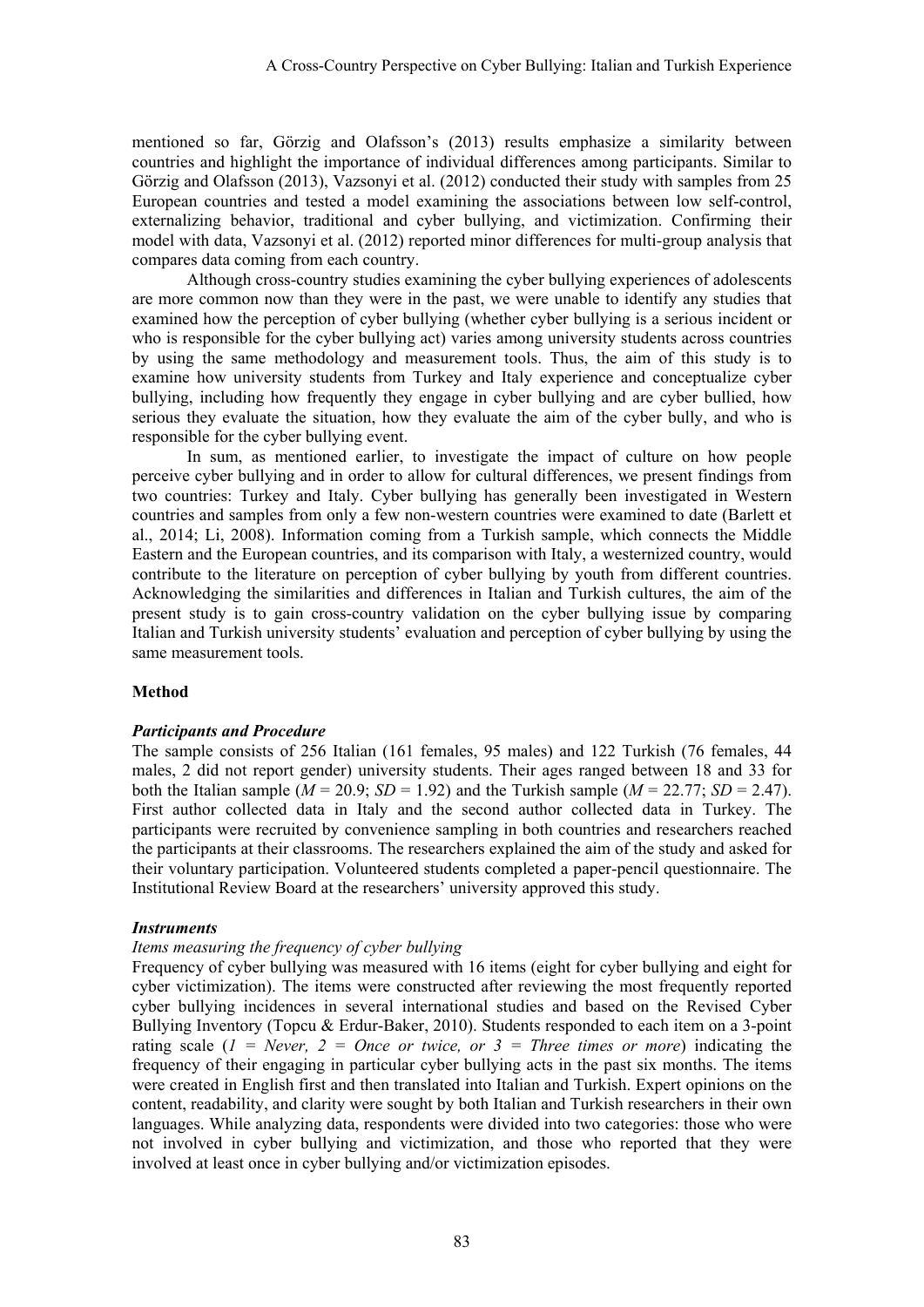#### *Items measuring the perception of cyber bullying*

The participants' perception of cyber bullying in terms of (a) overall evaluation of the cyber bullying incident, (b) intentions of the cyber bullies, and (c) attributions of fault were measured via specific questions following vignettes that were created in Italian, translated into English and then into Turkish.

#### *Vignettes*

Expert's opinions were sought on the appropriateness and readability of the vignettes and their subsequent statements for both the Italian and the Turkish questionnaires. In the present study, vignettes were preferred because they help the researchers to acquire information on people's attitudes and position on an issue by creating a relatively safe environment for the respondents rather than directly asking their own experience about a sensitive issue. Thus, the researchers preferred to utilize vignettes to understand whether the same cyber bullying incidences were judged and interpreted similarly or differently by the members of two different countries.

The vignettes used in this study depicted two cyber bullying situations; one via the web and one via a mobile phone text message, differing in the characterization of both the cyber bully and the cyber victim. The stories narrated were created based on real life experiences, and while creating the vignettes every effort was made to keep them relevant (Neff, 1979) and real (Finch, 1987). The vignettes were also vague enough to 'force' participants to provide additional factors which influenced participants' decisions (Barter & Renold, 1999). Each vignette was followed by three questions and each question had four statements the respondents had to evaluate.

*(a)Items measuring the evaluation of cyber bullying*: In order to understand how participants evaluate the cyber bullying cases in both vignettes, we asked the participants "What do you think about this situation?" The provided statements read as 1) I think it's very funny; 2) I think it's just a joke, nothing too serious; 3) I think it's a very bad situation; 4) I don't have an opinion on this matter. Participants responded to each item on a 3-point Likert scale (*1 = Agree, 2 = Neither agree nor disagree, 3 = Disagree*).

*(b)Items measuring the intentions of cyber bullies*: To investigate how participants evaluate the intentions of cyber bullies, we provided four statements to the participants: 1) The cyber bully meant to hurt the cyber victim; 2) The cyber bully was aware of how many people would see the website/receive the text message and how long it would be available; 3) The cyber bully hoped to remain anonymous; and 4) The cyber bully felt more powerful than his/her victim. Participants responded to each item on a 3-point Likert scale (*1 = Agree, 2 = Neither agree nor disagree, 3 = Disagree*).

*(c)Items measuring attribution of fault*: In the final part of the questionnaire, we listed four statements and asked the participants to rate what they think about who is responsible about the cyber bullying incident. The provided options were: 1) What happened is the cyber bully's fault; 2) What happened is the cyber victim's fault; 3) What happened is the fault of all those who continued the joke; 4) The Internet/mobile phone makes it very easy to hurt people. The participants were asked to respond to each statement on a 3-point Likert scale (*1 = Agree, 2 = Neither agree nor disagree, 3 = Disagree*). At the end, age and gender of the participants were asked.

### **Results**

#### *Frequency of Cyber Bullying*

As depicted in Table 1, more Italian than Turkish students reported engaging in cyber bullying activities (online gossiping, publication of private e-mails and/or SMS) and being exposed to cyber bullying (online publication of an embarrassing photo, online gossiping, and publication of private e-mails and/or SMS). On the other hand, more Turkish than Italian students revealed that they cyber bullied others by making prank calls and stealing online identities.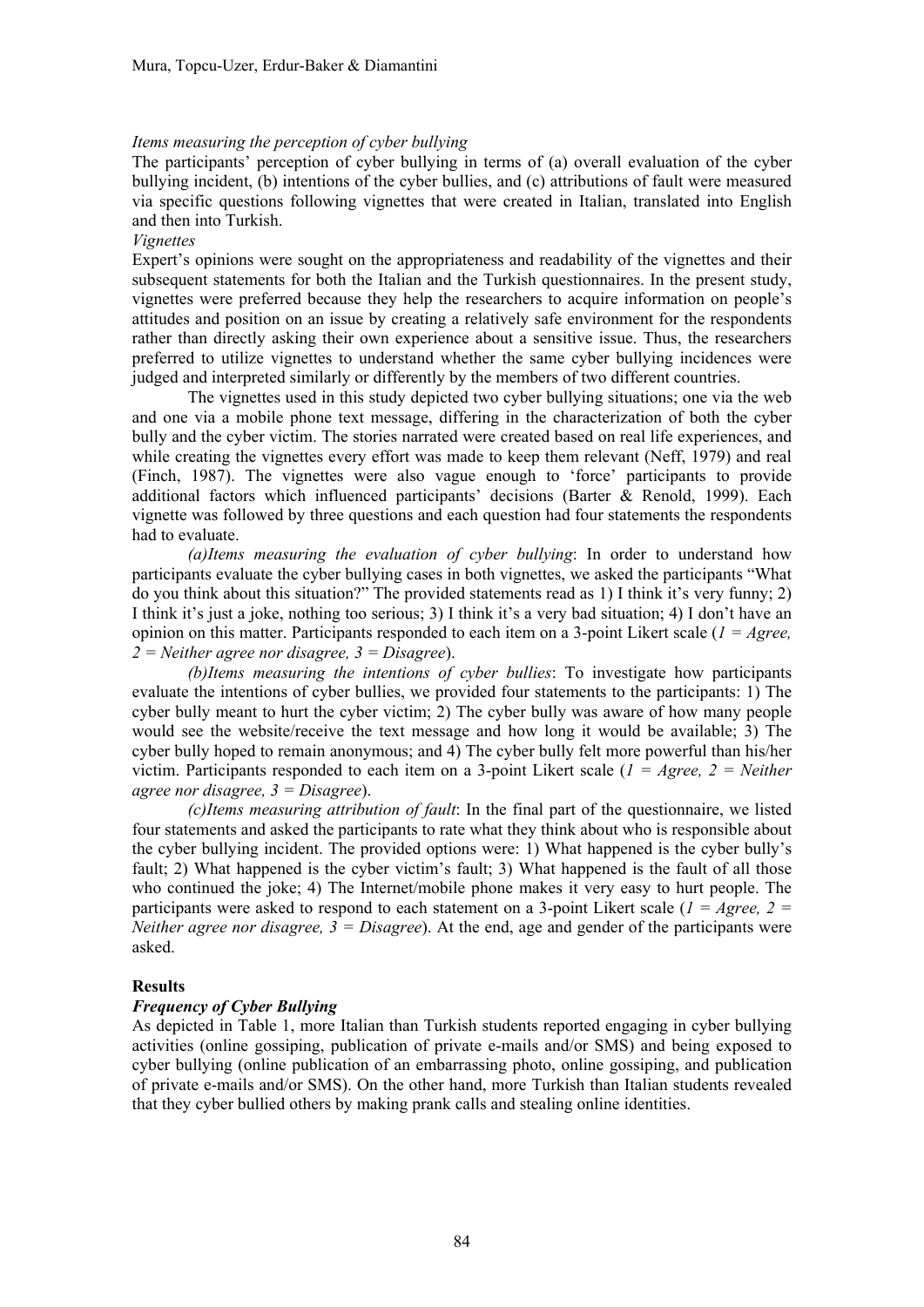| <b>radic 1.</b> Cyber <i>Duirying Experiences in hary and in Turney</i>                   |           |                            |               |             |           |  |  |  |  |
|-------------------------------------------------------------------------------------------|-----------|----------------------------|---------------|-------------|-----------|--|--|--|--|
| During the last six months, how often have the instances described below happened to you? |           |                            |               |             |           |  |  |  |  |
|                                                                                           |           | Never                      | At least once | $\chi^2(p)$ | $\varphi$ |  |  |  |  |
|                                                                                           |           | $\left(\frac{0}{0}\right)$ | $(\%)$        |             |           |  |  |  |  |
| Online gossip                                                                             | It        | 69.2                       | 30.8          | 25.391***   |           |  |  |  |  |
|                                                                                           | Tr        | 93.1                       | 6.9           |             | $-.263$   |  |  |  |  |
| Private message publication                                                               | It        | 81.6                       | 18.4          | $7.528**$   |           |  |  |  |  |
|                                                                                           | Tr        | 92.4                       | 7.6           |             | $-142$    |  |  |  |  |
| Photo publication                                                                         | It        | 84.4                       | 15.6          | $7.034**$   |           |  |  |  |  |
|                                                                                           | Tr        | 94.1                       | 5.9           |             | $-.137$   |  |  |  |  |
| Prank calls                                                                               | It        | 75.4                       | 24.6          | 12.716***   | .185      |  |  |  |  |
|                                                                                           | <b>Tr</b> | 57.1                       | 42.9          |             |           |  |  |  |  |
| Identity theft                                                                            | It        | 94.9                       | 5.1           | 7.904**     |           |  |  |  |  |
|                                                                                           | Tr        | 86.6                       | 13.4          |             | .145      |  |  |  |  |
| Mean threatening email/text                                                               | It        | 83.6                       | 16.4          |             |           |  |  |  |  |
|                                                                                           | Tr        | 78.2                       | 21.8          | 1.621       |           |  |  |  |  |
| Unpleasant comment on social                                                              | It        | 87.9                       | 12.1          |             |           |  |  |  |  |
| network                                                                                   | Tr        | 90.8                       | 9.2           | .671        |           |  |  |  |  |
|                                                                                           | It        | 96.5                       | 3.5           |             |           |  |  |  |  |
| Exclusion from forum                                                                      | Tr        | 95                         | 5             | .493        |           |  |  |  |  |

**Table 1.** *Cyber Bullying Experiences in Italy and in Turkey*

| During the last six months, how often have you done these things to others? |    |          |             |             |           |  |  |  |  |
|-----------------------------------------------------------------------------|----|----------|-------------|-------------|-----------|--|--|--|--|
|                                                                             |    | Never    | Involved at | $\chi^2(p)$ | $\varphi$ |  |  |  |  |
|                                                                             |    | involved | least once  |             |           |  |  |  |  |
|                                                                             |    | $(\%)$   | $(\%)$      |             |           |  |  |  |  |
| Online gossip                                                               | It | 72.5     | 27.5        | 30.606***   | $-.291$   |  |  |  |  |
|                                                                             | Tr | 97.4     | 2.6         |             |           |  |  |  |  |
| Private message publication                                                 | It | 79.6     | 20.4        | $9.411**$   | $-160$    |  |  |  |  |
|                                                                             | Tr | 92.3     | 7.7         |             |           |  |  |  |  |
| Photo publication                                                           | It | 91.2     | 8.8         | 3.439       | $-.097$   |  |  |  |  |
|                                                                             | Tr | 96.6     | 3.4         |             |           |  |  |  |  |
| Prank calls                                                                 | It | 83.9     | 16.1        | 1.682       |           |  |  |  |  |
|                                                                             | Tr | 78.3     | 21.7        |             |           |  |  |  |  |
| Identity theft                                                              | It | 94.8     | 5.2         | .538        |           |  |  |  |  |
|                                                                             | Tr | 96.6     | 3.4         |             |           |  |  |  |  |
| Mean threatening email/text                                                 | It | 85.3     | 14.7        | .074        |           |  |  |  |  |
|                                                                             | Tr | 86.3     | 13.7        |             |           |  |  |  |  |
| Unpleasant comment on social                                                | It | 87.9     | 12.1        | 3.181       |           |  |  |  |  |
| network                                                                     | Tr | 94       | 6           |             |           |  |  |  |  |
|                                                                             | It | 98       | 2           | .038        |           |  |  |  |  |
| Exclusion from forum                                                        | Tr | 98.3     | 1.7         |             |           |  |  |  |  |

\**p*<.05, \*\**p*<.01, \*\*\**p*<.001.

### *Evaluation of Cyber Bullying*

In order to examine how Turkish and Italian participants' evaluate cyber bullying in general a series of 2 (country) X 3 (agreement level) Chi-square analyses were conducted for each of the statements in the first part of the questionnaire (Table 2). According to the findings of Chisquare analyses, Turkish participants evaluated the cyber bullying episodes as funny more often in both web and mobile phone scenarios, while Italian participants more often assessed the cyber bullying act in the web scenario as a very bad situation.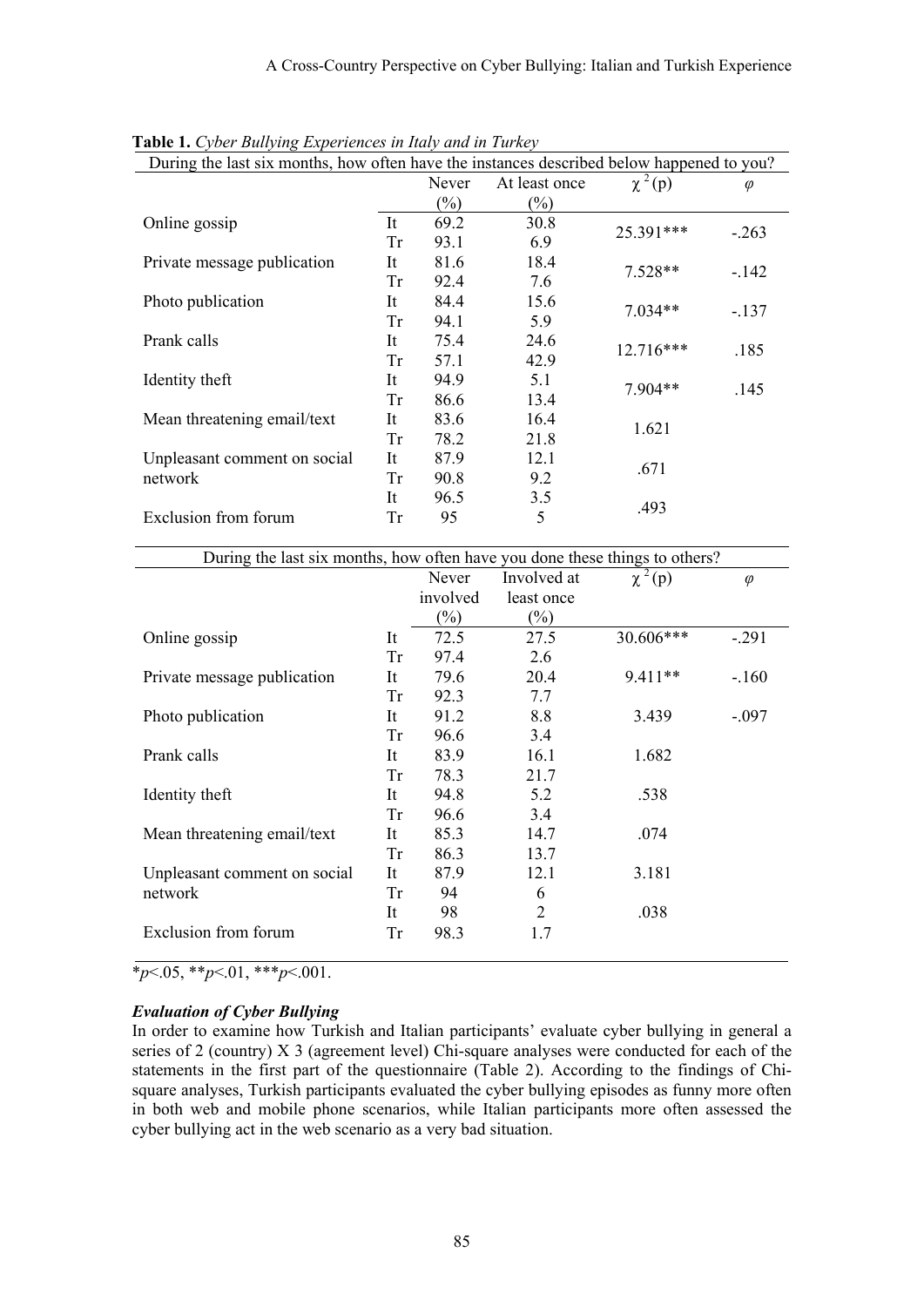|                               |    |                 |                                 | Web Scenario       |                 |                | Mobile Phone Scenario |                                 |                    |            |   |  |  |  |
|-------------------------------|----|-----------------|---------------------------------|--------------------|-----------------|----------------|-----------------------|---------------------------------|--------------------|------------|---|--|--|--|
|                               |    |                 | Neither                         |                    |                 |                |                       | Neither                         |                    |            |   |  |  |  |
|                               |    | Agree<br>$(\%)$ | agree nor<br>disagree<br>$(\%)$ | Disagree<br>$(\%)$ | $\chi^2$        | V              | Agree<br>$(\%)$       | agree nor<br>disagree<br>$(\%)$ | Disagree<br>$(\%)$ | $\chi^2$   | V |  |  |  |
| I think it's<br>very funny    |    | It $3.1$        | 3.9                             | 92.9               | 64.79***.42 3.9 |                |                       | 3.9                             | 92.2               | $8.49*.15$ |   |  |  |  |
|                               |    | Tr 25           | 15.8                            | 59.2               |                 |                | 10.8                  | 6.7                             | 82.5               |            |   |  |  |  |
| I think it's<br>just a joke,  |    | It $5.5$        | 10.2                            | 84.3               | 2.40            |                | 5.9                   | 9.1                             | 85                 | $1.75 -$   |   |  |  |  |
| nothing too<br>serious        |    | Tr $9.2$        | 12.5                            | 78.3               |                 |                | 6.7                   | 13.3                            | 80                 | $1.80 -$   |   |  |  |  |
| I think it's<br>a very bad    |    | It $90.2$       | 5.5                             | 4.3                | $6.70*$         |                | .13 88.7              | 5.1                             | 6.3                |            |   |  |  |  |
| situation                     |    | Tr 81.7         | 7.5                             | 10.8               |                 |                | 84.2                  | 8.3                             | 7.5                |            |   |  |  |  |
| I don't have<br>an opinion on | It | 3.1             | 15.9                            | 81                 | 5.10            | $\blacksquare$ | 1.3                   | 16.2                            | 82.5               | 4.91       |   |  |  |  |
| this matter                   |    | Tr 5.2          | 7.8                             | 87.1               |                 |                | 1.7                   | 7.7                             | 90.6               |            |   |  |  |  |

**Table 2.** *Evaluation of Cyber Bullying by Country* 

 $*_{p<.05}$ ,  $*_{p<.01}$ ,  $*_{p<.001}$ .

## *Intentions of Cyber Bullies*

To investigate how Turkish and Italian participants differ in terms of their perception of the motivation of cyber bullies, eight separate 2 (country)  $X_3$  (agreement level) Chi-square analyses were conducted (Table 3). The perception of the cyber bullies significantly differed in three of the four analyses in the web and mobile phone scenarios, but the effect sizes were moderate to weak. In the web scenario, more Turkish participants reported that the cyber bully aimed to hurt his victim. However, more Italians thought that the cyber bullies were aware of how long the joke could go on and how far it could spread. When evaluating this same statement in the mobile phone scenario, the Italians expressed a higher level of uncertainty, while Turkish people scored higher both in the 'agree' and 'disagree' options. Additionally, in the mobile phone scenario, the cyber bully was perceived as more keen on remaining anonymous by the Turkish respondents, while no significant difference between the two samples was detected in the web scenario. In both scenarios, significantly more Italians imagined that the cyber bullies felt more powerful than their victims.

### *Attribution of Fault*

To understand how similar or different Turkish and Italian university students are in their perception of whose fault is the cyber bullying event is, eight 2 (country) X 3 (agreement level) Chi-square analyses were conducted (Table 4). Two of the web scenario analyses and only one of the mobile phone scenario analyses resulted in significant findings. In the web scenario, Italians were more inclined to attribute the fault to the cyber bully and all those who participated in the joke. In the mobile phone scenario more Italian participants attributed the responsibility of the cyber bullying to the victim.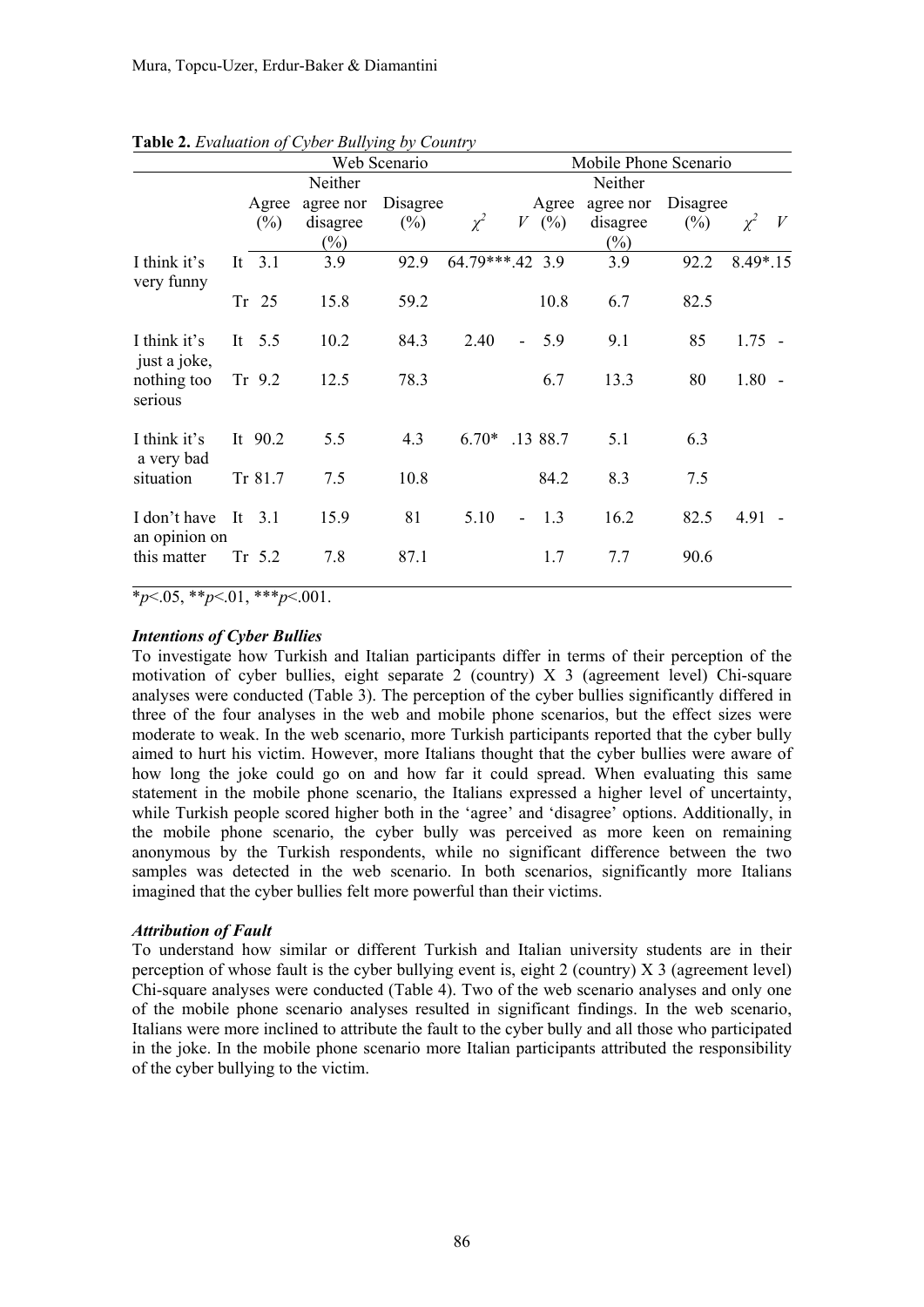|                                                           |    | Web scenario    |                                                       |                  |            |   | Mobile Phone Scenario |                                              |                    |             |     |  |  |  |
|-----------------------------------------------------------|----|-----------------|-------------------------------------------------------|------------------|------------|---|-----------------------|----------------------------------------------|--------------------|-------------|-----|--|--|--|
|                                                           |    | Agree<br>$(\%)$ | Neither<br>agree Disagre<br>nor<br>disagree<br>$(\%)$ | ${\bf e}$<br>(%) | $\chi^2$   | V | e<br>$(\%)$           | Agre Neither agree<br>nor disagree<br>$(\%)$ | Disagree<br>$(\%)$ | $\chi^2$    | V   |  |  |  |
| Meant to hurt<br>the cyber victim                         |    | It 86.2         | 5.5                                                   | 8.3              | 12.19**    |   | .18 88.6              | 2.4                                          | 9                  | .52         |     |  |  |  |
|                                                           |    | Tr 97.5         | $\boldsymbol{0}$                                      | 2.5              |            |   | 89.2                  | 3.3                                          | 7.5                |             |     |  |  |  |
| Found out how<br>far the thing                            | It | 34              | 19                                                    | 47               | $20.05***$ |   | .23 35.6              | 20.6                                         | 43.9               | $6.55*$     | .13 |  |  |  |
| would go (in<br>time and amount<br>of people<br>involved) |    | Tr 19.2         | 9.2                                                   | 71.7             |            |   | 42.5                  | 10                                           | 47.5               |             |     |  |  |  |
| Hope to<br>remain                                         | It | 24.8            | 23.2                                                  | 52               | 3.08       |   | 41.2                  | 22.4                                         | 36.5               | 13.89** .19 |     |  |  |  |
| anonymous                                                 | Tr | 33.3            | 19.2                                                  | 47.5             |            |   | 60                    | 10                                           | 30                 |             |     |  |  |  |
| Desire to feel<br>stronger                                |    | It 41.3         | 15.4                                                  | 43.3             | $6.12*$    |   | .13 65.1              | 14.5                                         | 20.4               | $7.17*$     | .14 |  |  |  |
|                                                           |    | Tr 33.3         | 10                                                    | 56.7             |            |   | 61.7                  | 7.5                                          | 30.8               |             |     |  |  |  |

**Table 3.** *Chi-square Analysis of Representation of Cyber Bully's Intentions by Country* 

\**p*<.05, \*\**p*<.01, \*\*\**p*<.001.

#### **Discussion**

Cyber bullying seems to be a prevalent phenomenon among both Italian and Turkish university students. Like the previous research studies that compared and contrasted different countries and suggested that there are similarities (Dooley et al., 2010; Li, 2008; Perren et al., 2010), the present study also found similarities to some extent. The Italian sample reported both cyber bullying and victimization acts almost equally, while participants in the Turkish sample reported mostly cyber victimization cases. The differences between the two countries should be read cautiously as this study is a preliminary exploratory study and the representativeness of the samples is limited. However, this result also provides evidence that similar cyber bullying acts (such as online gossiping, leaving nasty comments, and online publication of an embarrassing photo/video without permission) were experienced in both countries. Despite these similarities, supporting the findings of Barlett et al. (2014) who reported differences between Japan and the United States of America in terms of cyber bullying behaviors, differences were also observed between Italian and Turkish university students' perception of the cyber bullying episodes and between their evaluation of the cyber bullying acts on the Internet and on the mobile phone. First of all, while many Turkish participants found cyber bullying in vignettes "funny" especially in the web scenario, Italian respondents expressed a more negative condemnation and reported that the cyber bullying incident was "bad". However, although the percentage of Turkish participants who said cyber bullying was a bad situation is lower than the Italians, there were still a considerable number of people in the Turkish sample who evaluated cyber bullying as "bad". Interestingly, Turkish participants found cyber bullying as "funnier" when it happened on the web, as opposed to cyber bullying through a mobile phone. The reason for this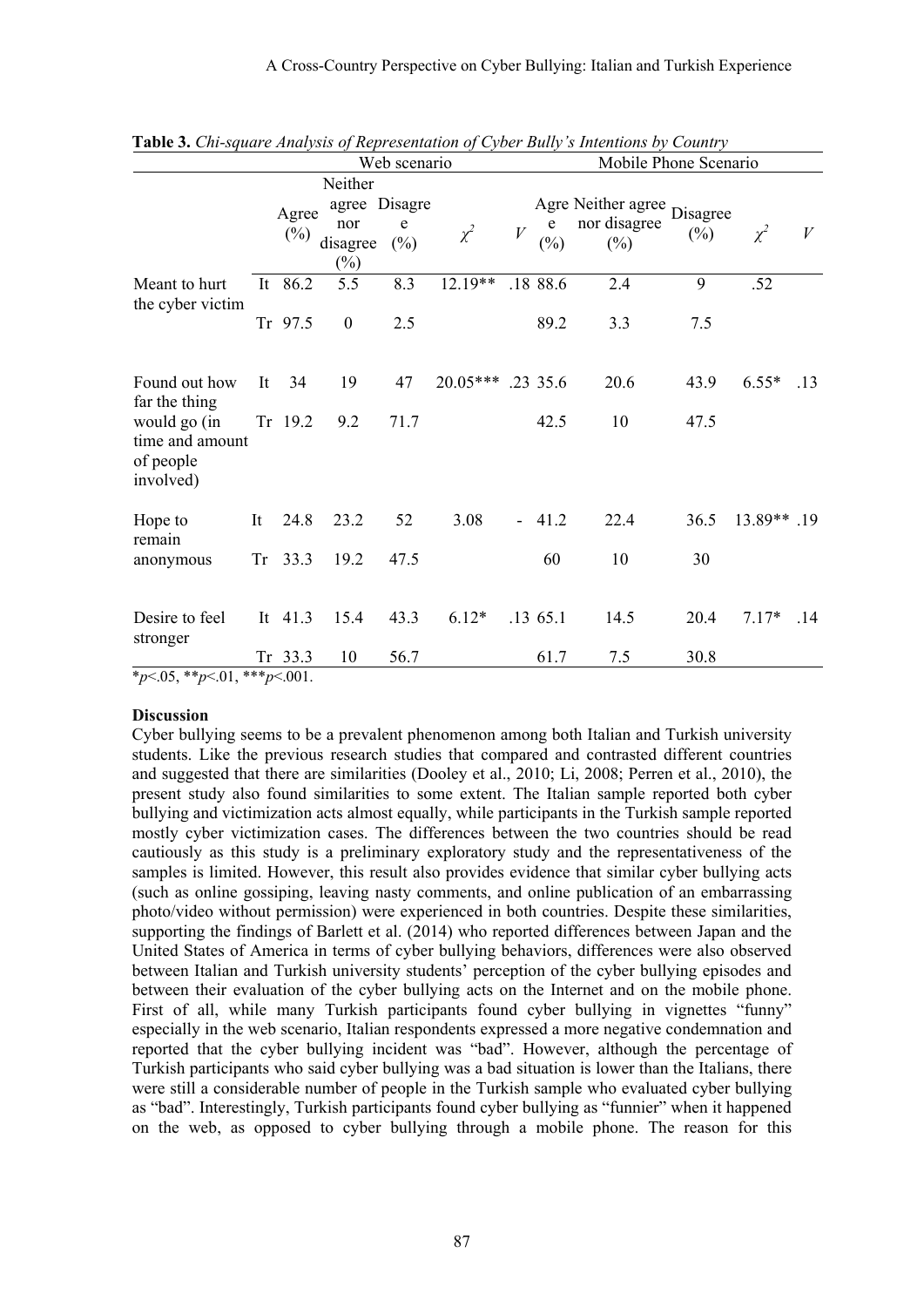discrepancy might be related to their evaluation of the attack via mobile phone as a violation of privacy.

|                                                              |    |                 | Web Scenario                                  | Mobile Phone Scenario |                  |                          |       |                                                |        |            |   |
|--------------------------------------------------------------|----|-----------------|-----------------------------------------------|-----------------------|------------------|--------------------------|-------|------------------------------------------------|--------|------------|---|
|                                                              |    |                 |                                               |                       | Neither          |                          |       |                                                |        |            |   |
|                                                              |    | Agree<br>$(\%)$ | Neither agree nor Disagree<br>disagree<br>(%) | $(\%)$                | $\chi^2$         |                          | V (%) | Agree agree nor Disagree<br>disagree<br>$(\%)$ | $(\%)$ | $\chi^2$   | V |
| What<br>happened is                                          |    | It 76.1         | 16.1                                          | 7.8                   | 19.20***.23 72.3 |                          |       | 14.5                                           | 13.3   | $2.34 -$   |   |
| the<br>cyber<br>bully's fault                                |    | Tr 61.7         | 14.2                                          | 24.2                  |                  |                          | 65    | 20                                             | 15     |            |   |
| What<br>happened is                                          | It | 9.8             | 20                                            | 70.2                  | 2.93             | $\overline{\phantom{a}}$ | 11    | 13.7                                           | 75.3   | $7.58*.14$ |   |
| the cyber<br>victim's<br>fault                               |    | Tr 14.2         | 24.2                                          | 61.7                  |                  |                          | 8.3   | 5                                              | 86.7   |            |   |
| What<br>happened                                             |    | It 77.7         | 15.6                                          | 6.6                   | 19.93***.23 87.5 |                          |       | 8.6                                            | 3.9    | $1.24 -$   |   |
| is the fault<br>of all those<br>who<br>continued<br>the joke |    | Tr $60.5$       | 17.6                                          | 21.8                  |                  |                          | 83.3  | 10.8                                           | 5.8    |            |   |
| The Internet It 60.8<br>Mobile                               |    |                 | 23.5                                          | 15.7                  | .91              |                          | 42.4  | 32.9                                           | 24.7   | $1.57 -$   |   |
| phones<br>makes it<br>very<br>easy to hurt<br>people         |    | Tr 65.8         | 20                                            | 14.2                  |                  |                          | 47.5  | 26.7                                           | 25.8   |            |   |

**Table 4.** *Attribution of Fault by Country* 

 $\overline{\ast_{p}$ <.05,  $\overline{\ast_{p}}$  <.01,  $\overline{\ast_{p}}$  <.001.

When it comes to the motivations of the cyber bully, Turkish participants are more prone to attribute mean intentions to the cyber bully on the web scenario. Desire to hurt, along with intentionality of the actions are reported in previous studies as relevant characteristics of cyber bullying for its definition, while anonymity of the cyber environment is considered as a facilitating factor (Nocentini et al., 2010). Furthermore, Italian participants were unsure about the cyber bullies' awareness of the potential impact of their actions, but imagined that the cyber bullies felt more powerful than their victims both in the web and mobile phone scenario.

Another difference in the responses of Turkish and Italian participants' was observed in evaluating how they perceive whose fault the cyber bullying incident is. In the web scenario the Italians said it is the fault of cyber bullies and the other people who take part in the cyber bullying. Their attribution of the fault to the cyber bully may be related to their evaluation of the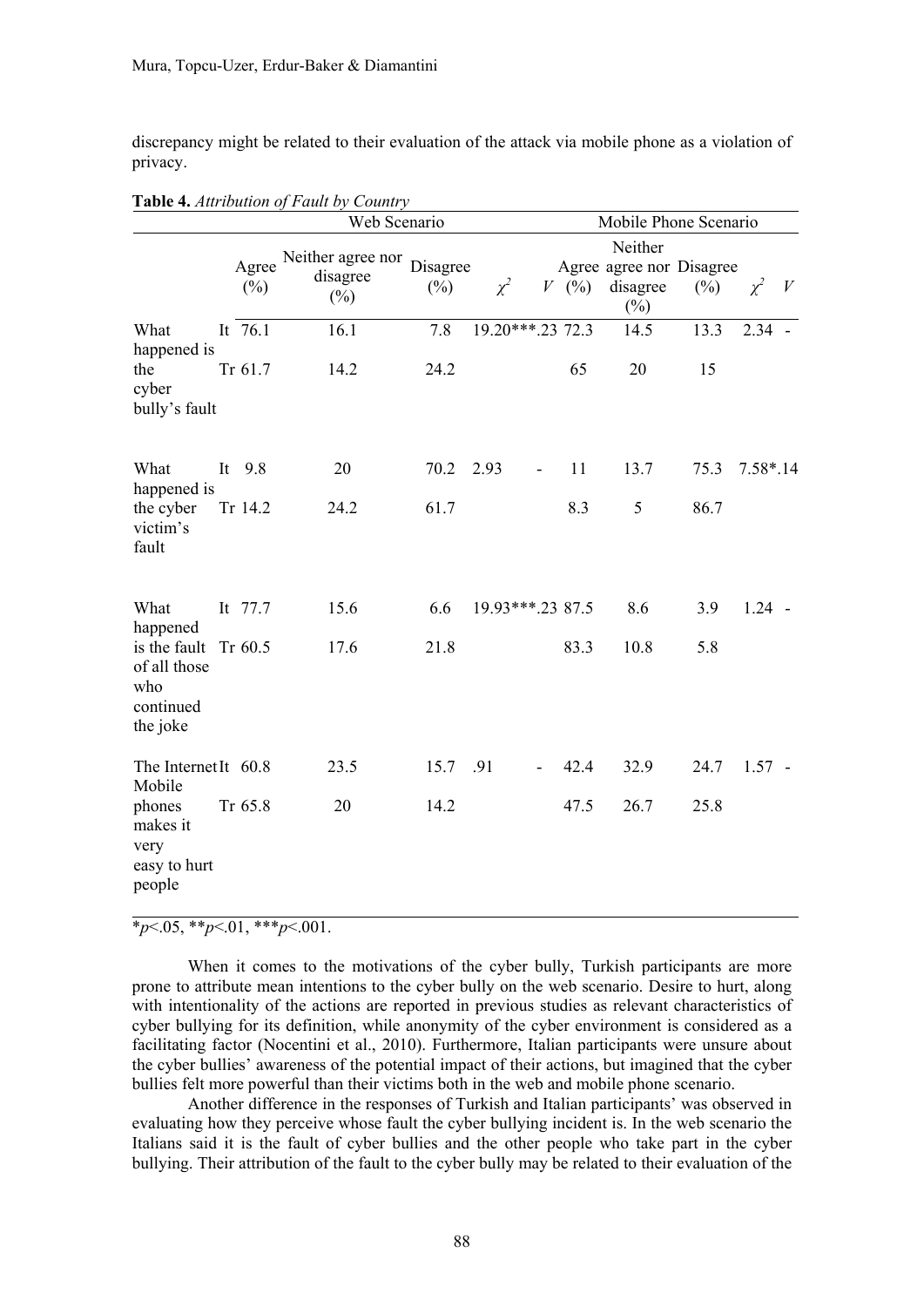act as more serious than the Turkish participants. Despite the statistically non-significant results, according to the Turkish participants, the cyber victim was responsible for being cyber bullied on the web. In the mobile phone scenario, Italian participants attributed the fault to the cyber victim, but the Turkish participants seemed to blame the people who took part in the cyber bullying act. The Italian participants' attribution of fault to the cyber victim in the mobile phone case might be associated with their idea of appropriate usage for a mobile phone. People should keep their mobile phone number as private as possible because its diffusion is mostly in the control of the owner of the mobile phone. However, when it comes to cyber bullying on the web, people are less likely to have control over others' behaviors. Alternatively, the difference in the assessment of responsibilities between Italians and Turkish participants may be related with the different characterization of the victims in the two scenarios (one being a pretty girl victim of jealousy, the other being a good but not too popular student that did not "help" his schoolmate during an exam). These results highlight the importance of the context in the youth's evaluation of cyber bullying situations.

This study has some limitations such as the usage of convenience sampling and the usage of vignettes. Therefore, future studies should cross-validate the result of this study by using more comparable samples and by utilizing measurement tools that consist of methods other than vignettes. As a recommendation for further research, it would be valuable to investigate whether the impacts of cyber bullying on the web and cyber bullying through mobile phone are similar or not. If they are not the same, unique prevention and intervention strategies need to be developed for each type. In the present study, the vignettes were created in Italian and translated to English and then to Turkish, using English for translation of the vignettes from Italian to Turkish may lead to loss of meaning and further research should consider using more language equivalent forms while collecting data from different countries.

Despite these limitations, the present study contributes to the cyber bullying literature as being among a limited number of cross-country studies investigating the perception of university students. Although cyber bullying seems to be a prevalent problem among both Italian and Turkish university students, the types of the acts that young people in each country do to cyber bully others differ. Thus, precautions should be country specific. Also, how severe Turkish and Italian youth perceive the cyber bullying varies. For many Turkish university students, cyber bullying is mostly a joke, but Italians evaluated cyber bullying acts as something 'bad'. Therefore, for Turkish youth the first step in the prevention and intervention strategies should be changing the wrong idea that cyber bullying is done just for fun and does not hurt the cyber victim. Additionally, besides the country differences, the medium that cyber bullying is done (web or mobile phone) also changes the perception of the youth about cyber bullying. It may not be very helpful approaching all the cyber bullying incidents as if they are all the same. The present study does not have data to validate whether the type of cyber bullying has a link to people's perception of cyber bullying severity or not. Yet, it can be speculated that those who think that cyber bullying is an innocent joke could be engaging in more severe acts of it. Future research should investigate such mediating relationships.

### **References**

- Arslan, S., Savaşer, S. Hallett, V., & Balci, S. (2012). Cyberbullying among primary schools students in Turkey: Self-reported prevalence and associations with home and school life. *Cyberpsychology, Behavior, and Social Networking, 15*(10), 527-533. doi: 10.1089/cyber.2012.0207
- Baek, J., & Bullock, L.M. (2014). Cyberbullying: A cross-cultural perspective. *Emotional and Behavioral Difficulties, 19*(2), 226-238. doi: 10.1080/13632752.2013.849028
- Barlett, C.P., Gentile, D.A., Anderson, C.A., Suzuki, K., Sakamoto, A., Yamaoka, A., & Katsura, R. (2014). Cross-cultural differences in cyberbulling behavior: A short-term longitudinal study. *Journal of Cross-Cultural Psychology*, *45*(2), 300-313. doi: 10.1177/0022022113504622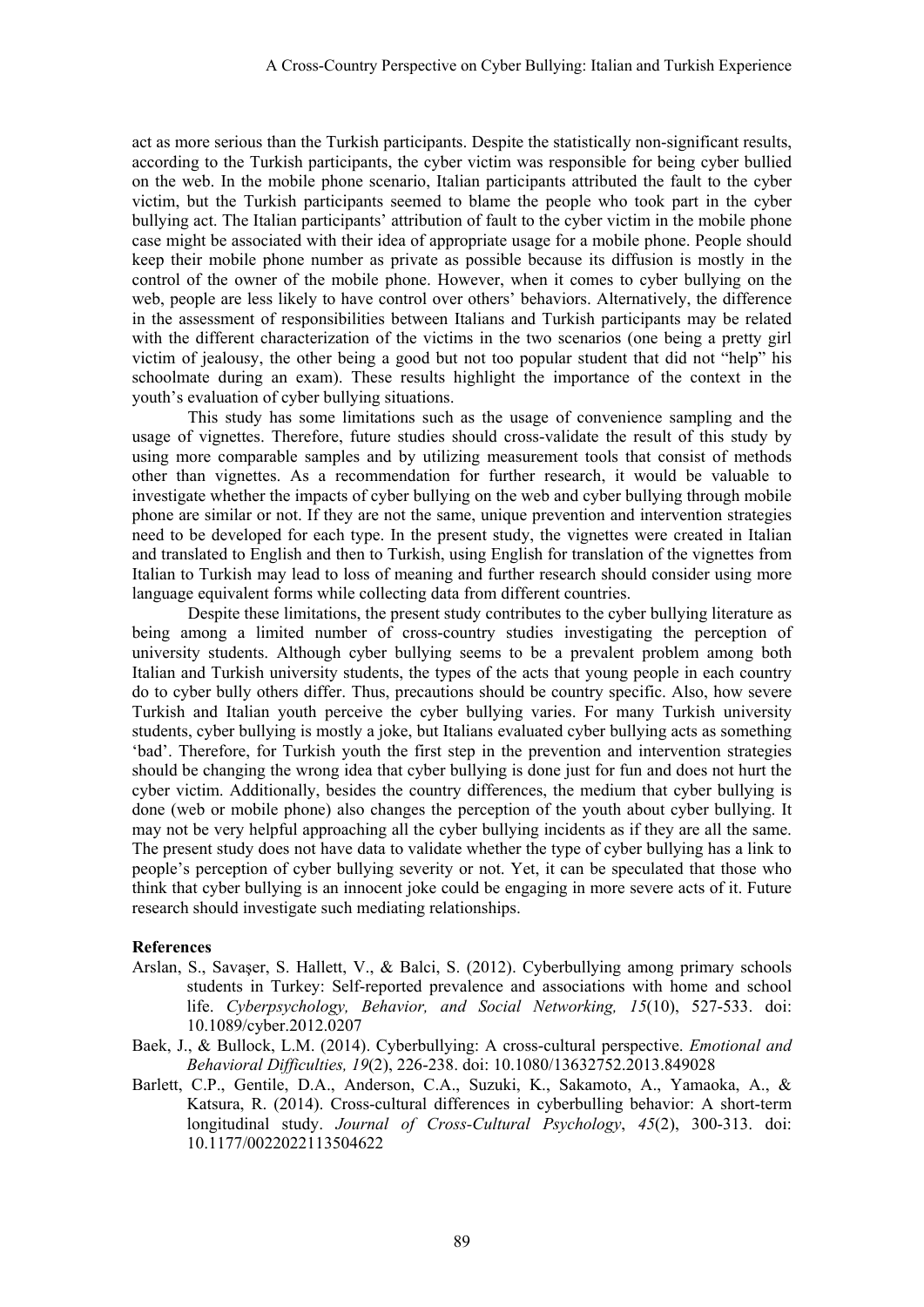- Barter, C., & Renold, E. (1999). The use of vignettes in qualitative research. *Social Research Update, 25*, 1-6.
- Del Rey, R., Elipe, P., & Ortega-Ruiz, R. (2012). Bullying and cyberbullying: Overlapping and predictive value of the co-occurrence. *Psicothema, 24*, 608-613.
- Dooley, J.J., Gradinger, P., Strohmeier, D., Cross, D., & Spiel, C. (2010). Cyber-victimization: The association between help-seeking behaviors and self-reported emotional symptoms in Australia and Austria. *Australian Journal of Guidance and Counseling, 20*, 194-209. doi: 10.1375/ajgc.20.2.194.
- Erdur-Baker, Ö., & Kavşut, F. (2007). A new face of peer bullying: Cyber bullying. *Eurasian Journal of Educational Research, 27*, 31-42.
- Finch, H. (1987). The vignette technique in survey research. *Sociology, 21*, 105–114. doi: 10.1177/0038038587021001008
- Görzig, A., & Olafsson, K. (2013). What makes a bully a cyberbully? Unravelling the characteristics of cyberbullies across twenty-five European countries. *Journal of Children and Media, 7*(1), 9-27. doi: 10.1080/17482798.2012.739756
- Gradinger, P., Strohmeier, D., & Spiel, C. (2010). Definition and measurement of cyberbullying. *Cyberpsychology: Journal of Psychosocial Research on Cyberspace, 4*(2), 1-13.
- Hinduja, S., & Patchin, J. W. (2006). Cyberbullying emotional and psychological consequences. Retrieved February 21, 2016 from http://www.cyberbullying.us/cyberbullying\_emotional\_consequences.pdf.
- Hinduja, S., & Patchin, J.W. (2008). Cyberbullying: An exploratory analysis of factors related to offending and victimization. *Deviant Behavior, 29*(2), 1-29. doi: 10.1080/01639620701457816
- Holfeld, B., & Grabe, M. (2012). Middle school students' perception of and responses to cyber bullying. *Journal of Educational Computing Research, 46*(4), 395-413.
- Juvonen, J., & Gross, E. (2008). Extending the school grounds? Bullying experiences in cyberspace. *The Journal of School Health, 78*(9), 496-505. doi: 10.1111/j.1746- 1561.2008.00335.x
- Laftman, S. B., Modin, B., & Östberg, V. (2013). Cyberbullying and subjective health: A largescale study of students in Stockholm, Sweden. *Children and Youth Services Review, 35,*  112-119. doi: 10.1016/j.childyouth.2012.10.020
- Li, Q. (2008). A cross-cultural comparison of adolescents' experience related to cyberbullying. *Educational Research, 50*, 223-34. doi: 10.1177/1461444809341263
- Menesini, E., Nocentini, A., & Calussi, P. (2011). The measurement of cyberbullying: Dimensional structure and relative item severity and discrimination. *Cyberpsychology, Behavior, and Social Networking, 14*(5), 267-274. doi: 10.1089/cyber.2010.0002
- Neff, J.A. (1979). Interactional versus hypothetical others: The use of vignettes in attitude research. *Sociology and Social Research, 64,* 105-125.
- Nocentini, A., Calmaestra, J., Schultze-Krumbholz, A., Scheithauer, H., Ortega, R., & Menesini, E. (2010). Cyberbullying: Labels, behaviours and definition in three European Countries. *Australian Journal of Guidance & Counseling, 20*(2), 129-142. doi: 10.1375/ajgc.20.2.129
- Perren, S., Dooley, J., Shaw, T., & Cross, D. (2010). Bullying in school and cyberspace: Associations with depressive symptoms in Swiss and Austrian adolescents. *Child & Adolescent Psychiatry & Mental Health, 4*(28), 1-10. doi: 10.1186/1753-2000-4-28
- Riebel, J., Jager, R.S., & Fischer, U.C. (2009). Cyberbullying in Germany-an exploration of prevalence, overlapping with real life bullying and coping strategies. *Psychology Science Quarterly, 51*(3), 298-314.
- Rivituso, J. (2014). Cyberbullying victimization among college students: An interpretive phenomenological analysis. *Journal of Information System Education, 25*(1), 71-75.
- Schultze-Krumbholz, A., Göbel, K., Scheithauer, H., Brighi, A., Guarini, A., Haralambos, T., Smith, P.K. (2015). A comparison of classification approaches for cyberbullying and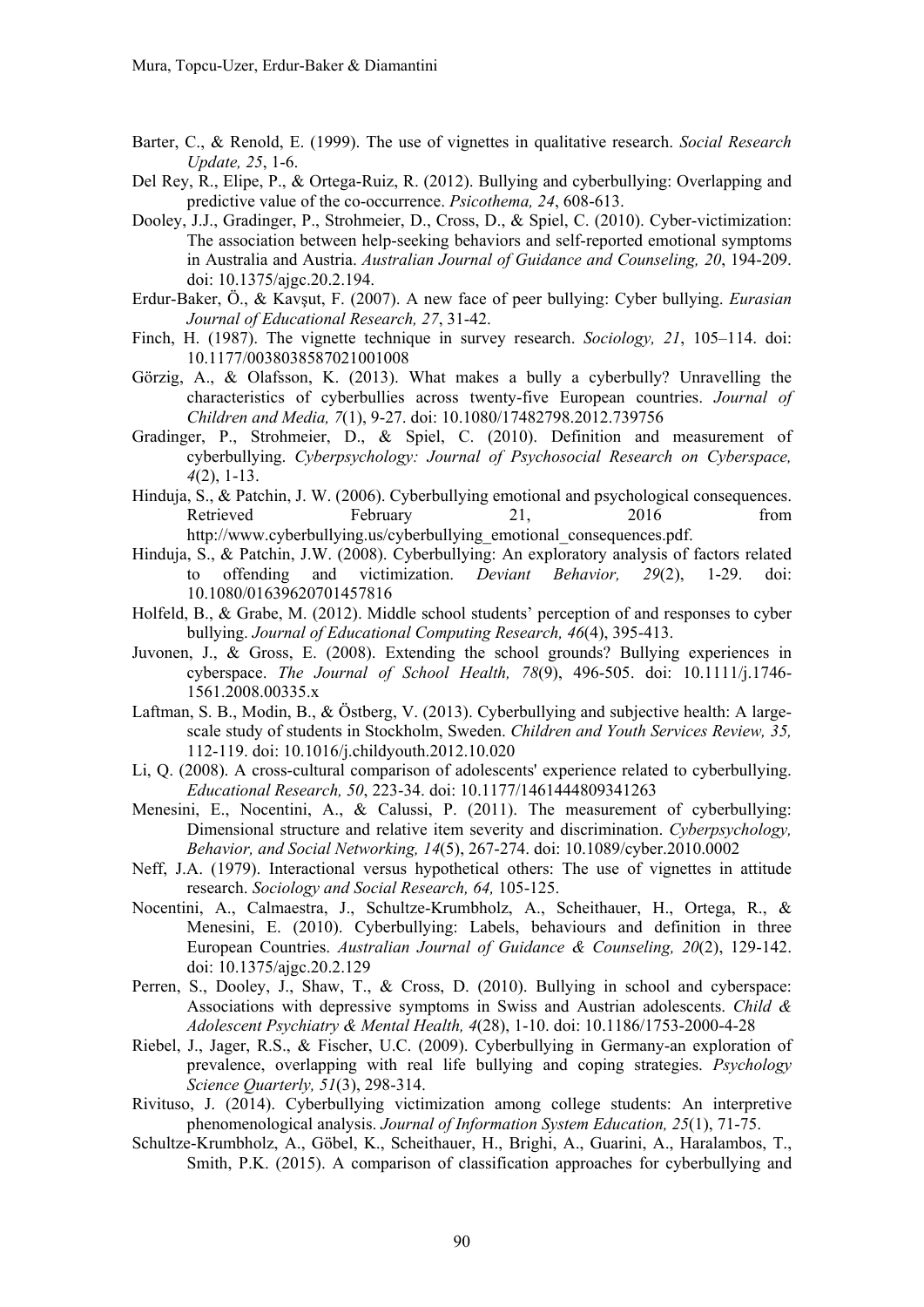traditional bullying using data from six European countries. *Journal of School Violence*, *14*(1), 47-65. doi: 10.1080/15388220.2014.961067

- Slonje, R., & Smith, P.K. (2008). Cyberbullying: Another main type of bullying? *Scandinavian Journal of Psychology, 49*, 147-154. doi: 10.1111/j.1467-9450.2007.00611.x
- Smith, P.K., Mandavi, J., Carvalho, M., Fisher, S., Russell, S., & Tippett, N. (2008). Cyberbullying: Its nature and impact in secondary school pupils. *Journal of Child Psychology and Psychiatry, 49*(4), 376-385. doi: 10.1111/j.1469-7610.2007.01846.x.
- Smith, P.K. (2012). Cyberbullying: Challenges and opportunities for a research program-A response to Olweus. *European Journal of Developmental Psychology, 9*(5), 553-558. doi: 10.1080/17405629.2012.689821
- Topcu, Ç., & Erdur-Baker, Ö. (2010). The revised cyber bullying inventory (RCBI): Validity and reliability studies. *Procedia Social and Behavioral Sciences, 5*, 660-664. doi: 10.1016/j.sbspro.2010.07.161
- Topcu, Ç., Erdur-Baker, Ö., & Çapa-Aydın, Y. (2008). Examination of cyberbullying experiences among Turkish students from different school types. *CyberPsychology & Behavior, 11*(6), 643-648. doi: 10.1089/cpb.2007.0161
- Vazsonyi, A.T., Machackova, H., Sevcikova, A., Smahel, D., & Cerna, A. (2012). Cyberbullying in context: Direct and indirect effects by low self-control across 25 European countries. *European Journal of Developmental Psychology, 9(*2), 210-227. doi: 10.1080/17405629.2011.644919
- Veenstra, S. (2009). *Cyberbullying: An explonatory analysis* (Unpublished masters' thesis). University of Leicester, UK.
- Xiao, B., & Wong, Y.M. (2013). Cyber-bullying among university students: An empirical investigation from social cognitive perspective. *International Journal of Business and Information*, *8*(1), 34-69.

## **Uzun Öz**

### **Giriş**

Bilgi ve iletişim teknolojileri aracılığıyla zorbalık yapmak olarak tanımlanan siber zorbalık Türkiye'nin (Arslan, Savaşer, Hallett ve Balcı, 2012) yanı sıra İspanya (Del Rey, Elipe ve Ortega-Ruiz, 2012), Avusturya (Gradinger, Strohmeier ve Spiel, 2010), Amerika Birleşik Devletleri (Holfeld ve Grabe, 2012) ve İtalya'da (Menesini, Nocentini ve Calussi, 2011) da yaygın olarak görülen bir problem olarak karşımıza çıkmaktadır. Veenstra (2009) siber zorbalık sıklığının %4 ve %56 arasında değiştiğini belirtmiştir. Siber zorbalık çalışmaları her yaş grubundan bireyi kapsamaktadır ve çocuklar, ergenler (Hinduja ve Patchin, 2008; Topcu, Erdur-Baker ve Çapa-Aydın, 2008) ve üniversite öğrencileri (Rivituso, 2014; Xiao ve Wong, 2013) ile yürütülmüşlerdir. Siber zorbalığın olası sonuçlarını inceleyen çalışmalara göre siber mağdurların ciddi psikolojik ve davranışsal sorunlar yaşadıkları görülmektedir (Hinduja ve Patchin, 2006; Juvonen ve Gross, 2008; Laftman, Modin ve Östberg, 2013). Neredeyse her ülkede ve her yaş grubunda yaşandığı bilinen siber zorbalık olaylarının ve deneyimlerinin kültüre göre değişebileceği düşünüldüğünde farklı ülkelerdeki bireylerin siber zorbalık deneyimlerinin incelenmesi gereği önem kazanmaktadır fakat farklı ülkelerdeki bireylerin siber zorbalık algılarını aynı ölçme aracıyla inceleyen çalışmaların sayısı oldukça azdır (Riebel, Jager ve Fischer, 2009).

Siber zorbalığın farklı ülkelerdeki görünümlerini karşılaştırmalı olarak inceleyen az sayıdaki araştırmaya bakıldığında ülkeler arasında benzerlikler olduğu görülebilir. Buna göre, Li (2008) siber zorbalığın hem Kanada'da hem de Çin'de yaygın görünümleri olduğunu ifade etmiştir. Benzer biçimde İsveç ve Avustralya'da siber zorbalık sonuçlarını inceleyen Perren, Dooley, Shaw ve Cross (2010) her iki ülkede de siber zorbalık ve depresif belirtiler arasında bir ilişki olduğunu göstermiştir. Avusturya ve Avustralya'da yaşayan gençlerin siber zorbalık sonrası yardım alma davranışlarını inceleyen Dooley, Gradinger, Strohmeier, Cross ve Spiel (2010) de her iki ülkede de gençlerin siber zorbalık olayı sonrası geleneksel akran zorbalığına kıyasla daha az yardım aradığını bulmuştur.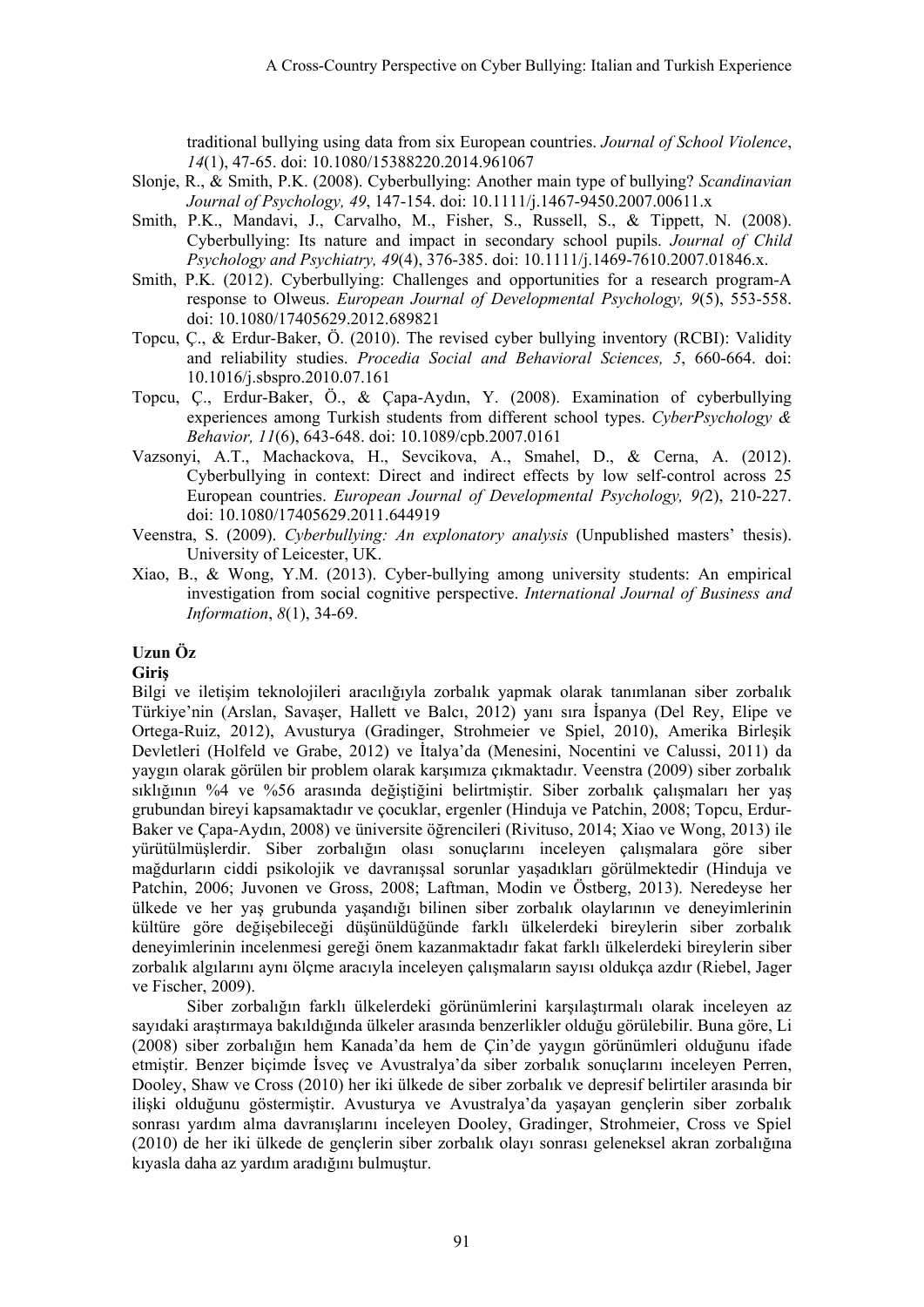Ülkeler arası benzerlikler kadar farklılıkların da olduğu görülmektedir. Yaptıkları çalışmada Nocentini ve diğerleri (2010) İspanya, İtalya ve Almanya'da siber zorbalık olaylarını tanımlamak için kullanılan kelimelerin farklı olduğunu göstermiştir. Boylamsal bir desen kullanarak Japon ve Amerikalı üniversite öğrencilerinin siber zorbalık deneyimlerini araştıran Barlett ve diğerleri (2014) siber zorbalığın Japonya'da Amerika'dan daha yaygın olarak görüldüğünü bulmuşlardır.

Görüldüğü gibi ülkeler arası karşılaştırma yapan çalışmaların bazıları benzerlikler bazıları ise farklılıklar ortaya koymuştur. Siber zorbalık araştırmalarında ülkeler arası karşılaştırmaların giderek arttığı görülse de hala aynı ölçme aracı ve benzer örneklem ile farklı kültürleri siber zorbalık algısı yönünden inceleyen çalışmalara ihtiyaç vardır. Bu çalışmanın amacı birer Akdeniz ülkesi olmaları nedeniyle ortak kültürel öğeleri bulunan fakat bir o kadar da farklılıkları olan iki ülkenin (Türkiye ve İtalya) üniversite öğrencilerinden oluşturulan çalışma gruplarının aynı ölçme aracı kullanılarak siber zorbalık algılarını araştırmaktır.

### **Yöntem**

Araştırmaya 256 İtalyan (161 kadın, 95 erkek) ve 122 Türk (76 kadın, 44 erkek, 2 katılımcı cinsiyetini belirtmemiştir) üniversite öğrencisi katılmıştır. Her iki çalışma grubundaki katılımcıların da yaşları 18 ve 33 arasında değişmektedir. Verilerin elde edildiği ölçme aracı araştırmacılar tarafından İngilizce geliştirilmiş ardından Türkçe ve İtalyanca çevirileri yapılmıştır. Ölçme aracının ilk bölümünde siber zorba ve mağdur olma sıklığını ölçen bir form yer almıştır. Formun ardından siber zorbalıkla ilgili iki hikaye ve takip eden sorular verilmiştir. Hikayelerin biri web sayfası aracılığıyla yapılan siber zorbalık olayını diğeri ise cep telefonu üzerinden yapılan bir siber zorbalık olayını anlatmaktadır. Her hikayenin ardından katılımcılara üç grupta dörder soru sorulmuştur. İlk gruptaki sorularla katılımcıların siber zorbalık olayını değerlendirmeleri, ikinci gruptaki sorularla siber zorbanın amacına ilişkin görüşlerini belirtmeleri ve üçüncü ve son gruptaki sorularla ise siber zorbalık olayının sorumluluğunun kimde olduğunu değerlendirmeleri istenmiştir.

### **Bulgular**

Yapılan betimsel analizler ve Ki-Kare analizleri sonucunda siber zorbalığın hem Türk hem de İtalyan üniversite öğrencileri arasında yaygın olarak görüldüğü ortaya çıkmıştır. İtalyan üniversite öğrencileri Türklere göre daha çok çevrimiçi dedikodu yapma, özel mesaj ve fotoğrafların yayınlanması türlerinde siber zorbalık yaptıklarını ve bu türlerde siber zorbalık olaylarına maruz kaldıklarını dile getirmişlerdir. Türk üniversite öğrencileri ise İtalyanlara göre daha çok hesap ele geçirme ve telefon şakaları yaptıklarını belirtmişlerdir.

Türk üniversite öğrencileri hem web sitesinde hem de cep telefonu aracılığıyla yapılan siber zorbalık olaylarını komik olarak değerlendirirken İtalyanların özellikle web sayfası üzerinden yapılan siber zorbalığı kötü olarak değerlendirdiği görülmüştür. Türk üniversite öğrencilerine göre siber zorbanın amacı karşı tarafı incitmek ve gizli kalmakken İtalyan katılımcılar siber zorbanın amacının daha çok olayın nereye kadar gideceğini görmek olduğunu ifade etmişlerdir. Son olarak, İtalyan üniversite öğrencilerine göre web sayfasında yapılan siber zorbalık hikayesinde sorumlu kişi daha çok siber zorba ve siber zorbalık olayını devam ettiren diğer kişilerken cep telefonu ile yapılan siber zorbalık hikayesinde sorumlu kişi siber mağdurdur.

## **Tartışma ve Sonuç**

İtalyan ve Türk üniversite öğrencilerinin siber zorbalık algılarının incelendiği bu çalışmada daha önce yapılan çalışmalara (Dooley vd., 2010; Li, 2008; Perren vd., 2010) paralel olarak iki ülke arasında benzerlikler olduğu görülmüştür. Görülen en temel benzerlik siber zorbalık olaylarının her iki ülkede de yaşanmasıdır. İtalyan öğrenciler hem zorbalık hem de mağduriyet bildirirken Türk öğrencilerin daha çok mağduriyet yaşantılarından bahsettikleri görülmüştür. Bir ön çalışma olarak değerlendirilebilecek olan bu çalışmaya göre Barlett ve diğerleri (2014) tarafından yapılan araştırmaya benzer olarak iki çalışma grubu arasında farklar da vardır. Bu